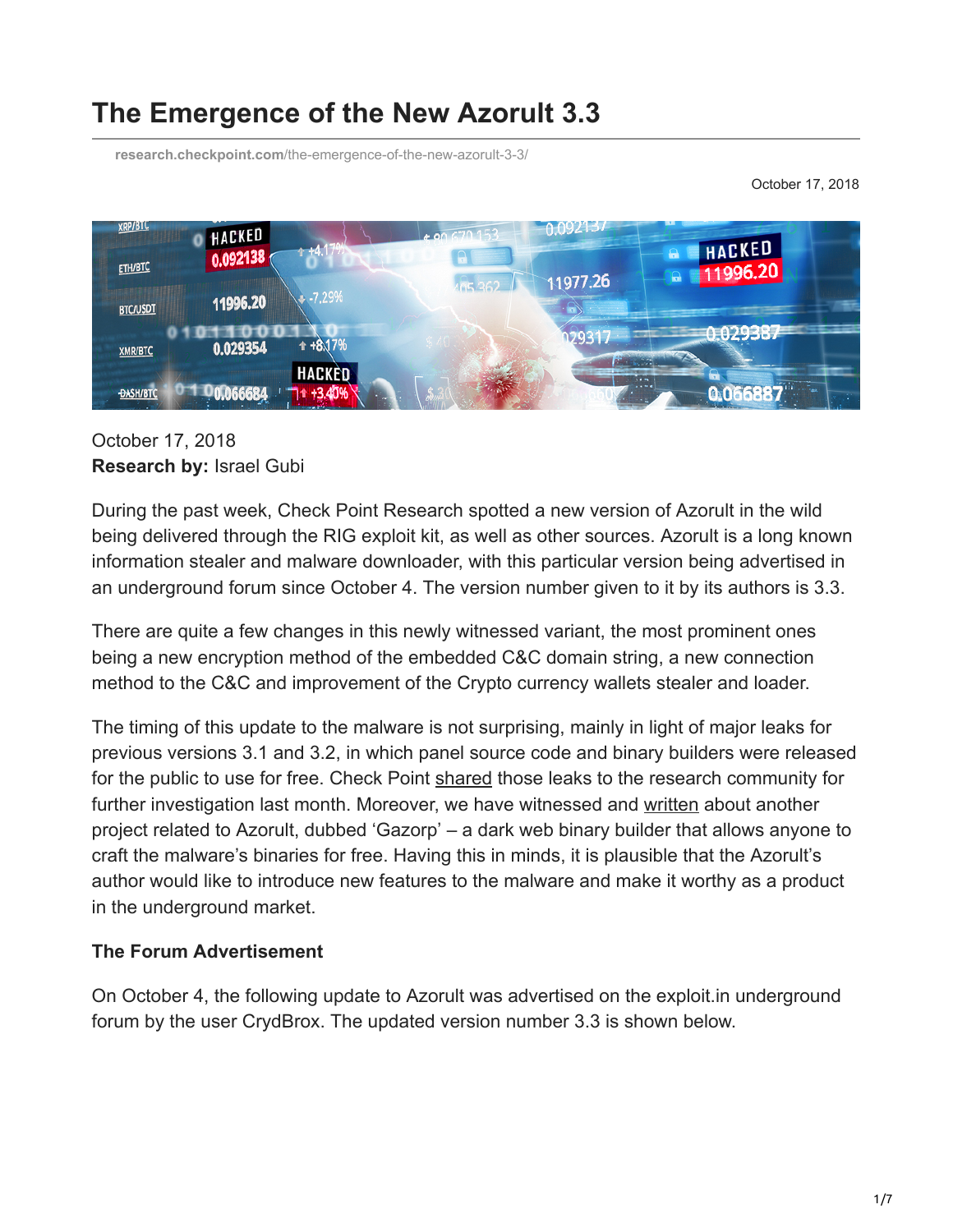

**Figure 1:** Advertisement of Azorult v3.3

The above states the following improvements and features:

[+] Added support for stealing the following wallet credentials: BitcoinGold, electrumG, btcprivate (electrum-btcp), bitcore, Exodus Eden

[+] Cryptocurrency wallet's stealer component has been improved.

[+] The loader component was fixed and improved, allowing bat files to be loaded and executed with no errors

[+] Lowered AV detection rate, increased successful installation rate

[+] Slight improvement in admin panel's performance

### **Comparison to previous versions**

- In version 3.2, the C&C domain name was xored with a hardcoded key and then encoded with base64. The current version 3.3 shows a new encryption method to obfuscate the domain name. The script for decryption of the domain's string can be found in the Appendix below.
- Every version of Azorult has a unique xor key for its connection method to the C&C. In version 3.3 the connection key is: [0x3, 0x55, 0xae]. Moreover, every version connection message contains a prefix ('getcfg=' in version 3.1 and 'G' in version 3.2) prepended to the id hash before xoring with the connection key. The prefix in version 3.3 is the connection key, which makes the connection message sent to C&C starts with 3 zero bytes.

System::\_\_linkproc\_\_ LStrCat3(&message, connection\_key\_string, id\_hash); ig decode encode strings (&message, connection key string, 0x80000); ig\_connection\_method(&return\_message);

**Figure 2:** adding connection key as prefix.

Azorult's C&C server response is divided into 3 parts separated by tags: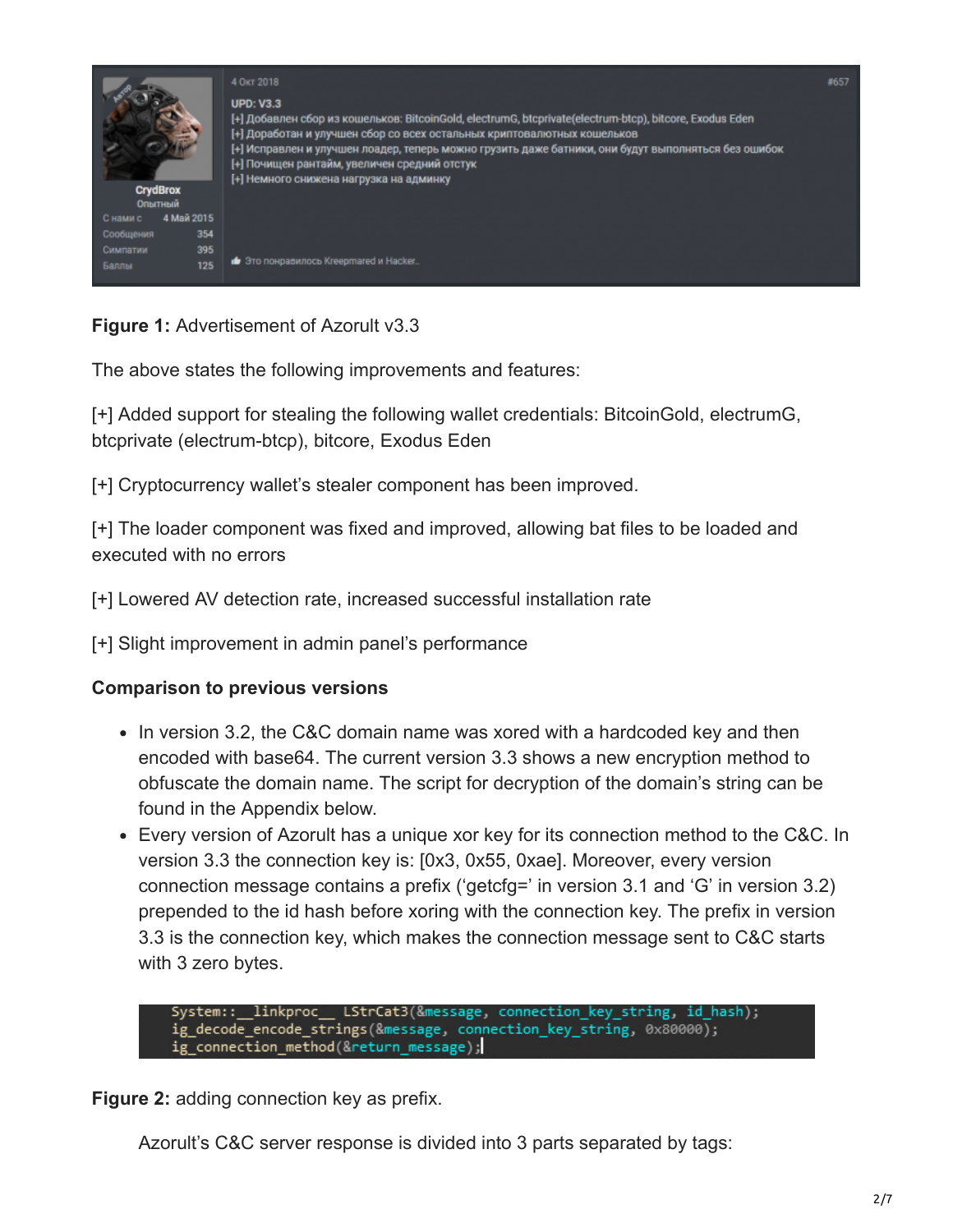<c></c> – the configuration part, encoded with base64

<n></n> – DLLs that Azorult copies to a new directory it creates under the %TEMP% folder. The name of the new directory is unique for every version of Azorult ('1M0' in version 3.1 and '2fda' in version 3.2). In the new version, the name of the directory is generated based on the id hash of the victim's computer. Therefore, the name of the directory will be different for every victim.

The algorithm for generating the directory name is as follows:

*Id\_hash=hash\_func(guid)-hash\_func(product\_name)-hash\_func(user\_name) hash\_func(computer\_name)-hash\_func(guid+product\_name+user\_name+computer\_name)*

*Directory\_name = hash\_func(hash\_func(Id\_hash))*

The particular implementation of the hash func method is outlined in a script, which appears in the Appendix below.

 $$  – names of application paths that Azorult harvests data from. In version 3.3,

The following application names are added:

*%appdata%\ElectrumG\wallets\*

*\ElectrumG*

*%appdata%\Electrum-btcp\wallets\*

*\Electrum-btcp*

*BitcoinGold\BitcoinGold-Qt*

*BitCore\BitCore-Qt*

*BitcoinABC\BitcoinABC-Qt*

*%APPDATA%\Exodus Eden\*

The authors of Azorult fixed a bug in the loader functionality that didn't allow the malware to load bat files and execute them successfully. The bug was caused by wrongfully comparing the extension of the loaded file, causing the launch of all files with CreateProcessW API as executables instead of ShellExecuteExW. In the new version, the authors fixed the comparison method to avoid this bug.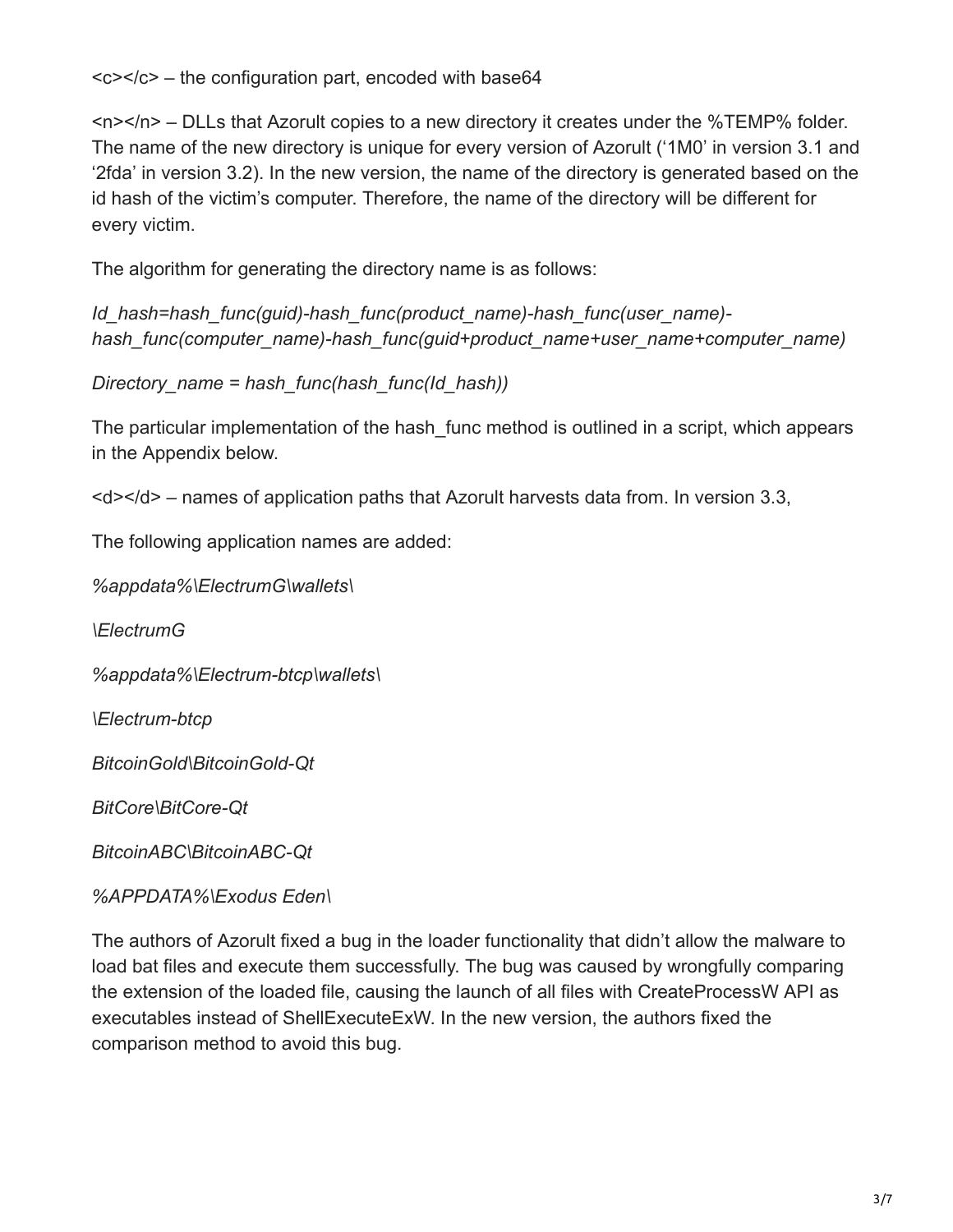| 国产牌         |                                                                          |
|-------------|--------------------------------------------------------------------------|
|             |                                                                          |
| loc_4184E6: |                                                                          |
| lea         | edx, [ebp+extension of URI]                                              |
| mov         | eax, [ebp+URI]                                                           |
| call        | ig_get_extension_of_URI                                                  |
| lea         | eax, [ebp+ansi extension of URI]                                         |
| mov         | edx, [ebp+extension of URI]                                              |
| call        | System:: linkproc LStrFromWStr(System::AnsiString &, System::WideString) |
| mov         | eax, [ebp+ansi_extension of URI]                                         |
| lea         | edx, [ebp+uppercase_extension of URI]                                    |
| call        | ig strupper                                                              |
| mov         | eax, [ebp+uppercase_extension of URI]                                    |
| mov         | edx, offset str_exe.Text                                                 |
| call        | strstr                                                                   |
| test        | eax, eax                                                                 |
| jz          | short loc 41858D                                                         |

| 階           |                                                                            |  |
|-------------|----------------------------------------------------------------------------|--|
|             |                                                                            |  |
| loc 418DBE: |                                                                            |  |
| lea         | edx, [ebp+extension_of_URI]                                                |  |
| mov         | eax, [ebp+URI]                                                             |  |
| call        | ig get extension of URI                                                    |  |
| lea         | eax, [ebp+ansi_extension_of URI]                                           |  |
| mov         | edx, [ebp+extension_of_URI]                                                |  |
| call        | System::__linkproc__ LStrFromWStr(System::AnsiString &,System::WideString) |  |
| mov         | eax, [ebp+ansi_extension_of_URI]                                           |  |
| lea         | edx, [ebp+uppercase extension of URI]                                      |  |
| call        | ig strupper                                                                |  |
| mov         | eax, [ebp+uppercase extension_of_URI]                                      |  |
| mov         | edx, offset str EXE.Text                                                   |  |
| call        | strstr                                                                     |  |
| test        | eax, eax                                                                   |  |
| jz          | short batchExecute                                                         |  |

**Figure 3:** loader extension comparison in versions 3.2 and 3.3. The former introduces a bug.

### **Appendix**

C&C domain name decryption Python code:

*def decrypt\_domain\_method\_v3\_3(encrypted\_domain):*

 *decrypted\_domain\_array = []*

 *key\_buffer = [0x1e, 0x15, 0x34, 0x49, 0x5e, 0x37, 0x24, 0x2f, 0x58, 0x27, 0x6e, 0xd3, 0xd4, 0x71, 0xd6, 0x73, 0xd8]*

 *index = 0*

 *sum = 0*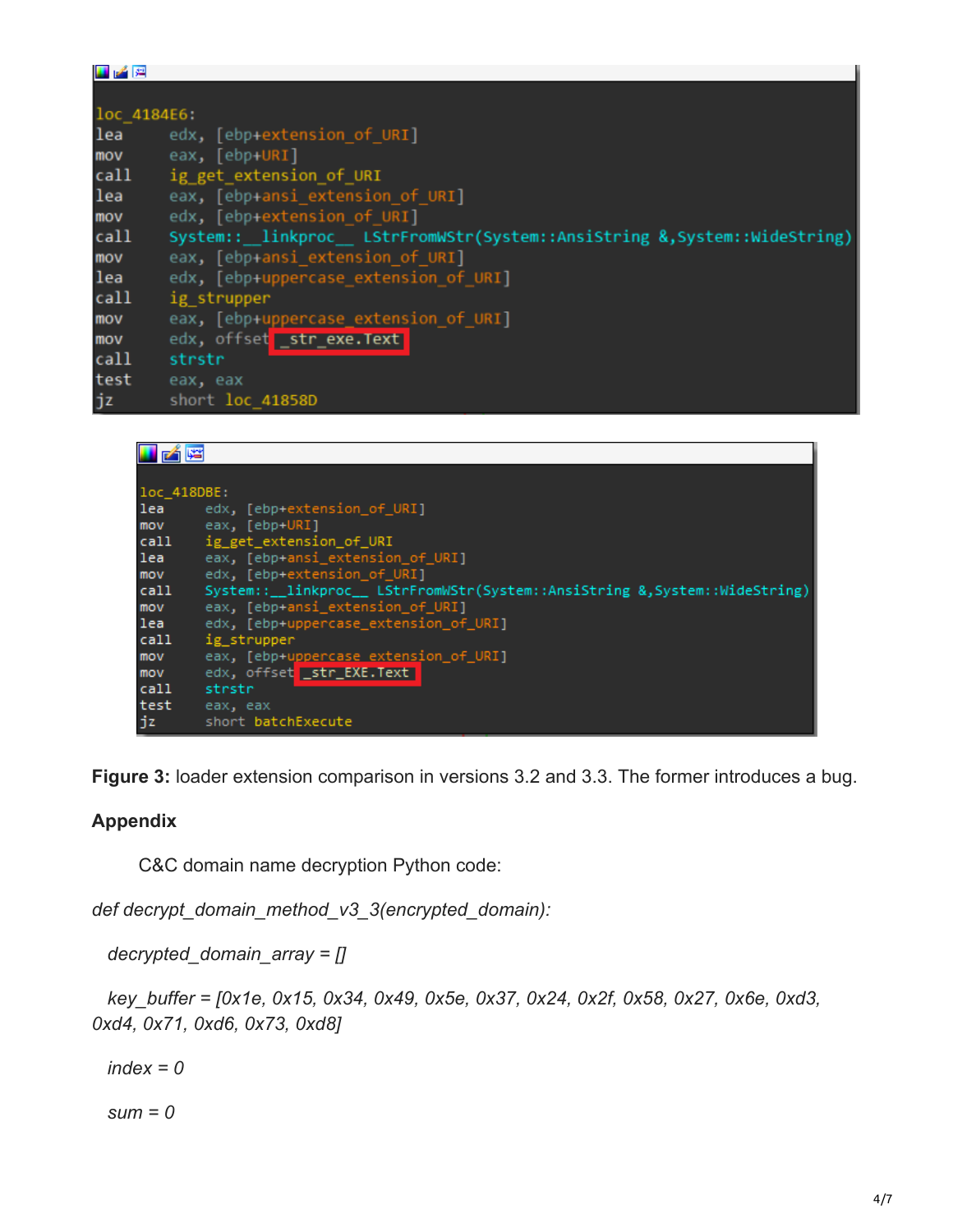```
 while index < len(encrypted_domain):
  cur_byte = encrypted_domain[index]
  if cur_byte == key_buffer[0]:
     sum += 0x64
  elif cur_byte == key_buffer[1]:
     sum += 0x5a
  elif cur_byte == key_buffer[2]:
     sum += 0x50
  elif cur_byte == key_buffer[3]:
     sum += 0x46
  elif cur_byte == key_buffer[4]:
     sum += 0x3c
  elif cur_byte == key_buffer[5]:
     sum += 0x32
  elif cur_byte == key_buffer[6]:
     sum += 0x28
  elif cur_byte == key_buffe[7]:
     sum += 0x1e
  elif cur_byte == key_buffer[8]:
     sum += 0x14
  elif cur_byte == key_buffer[9]:
     sum += 0x0a
  elif cur_byte == key_buffer[10]:
     sum += 0x8
  elif cur_byte == key_buffer[11]:
```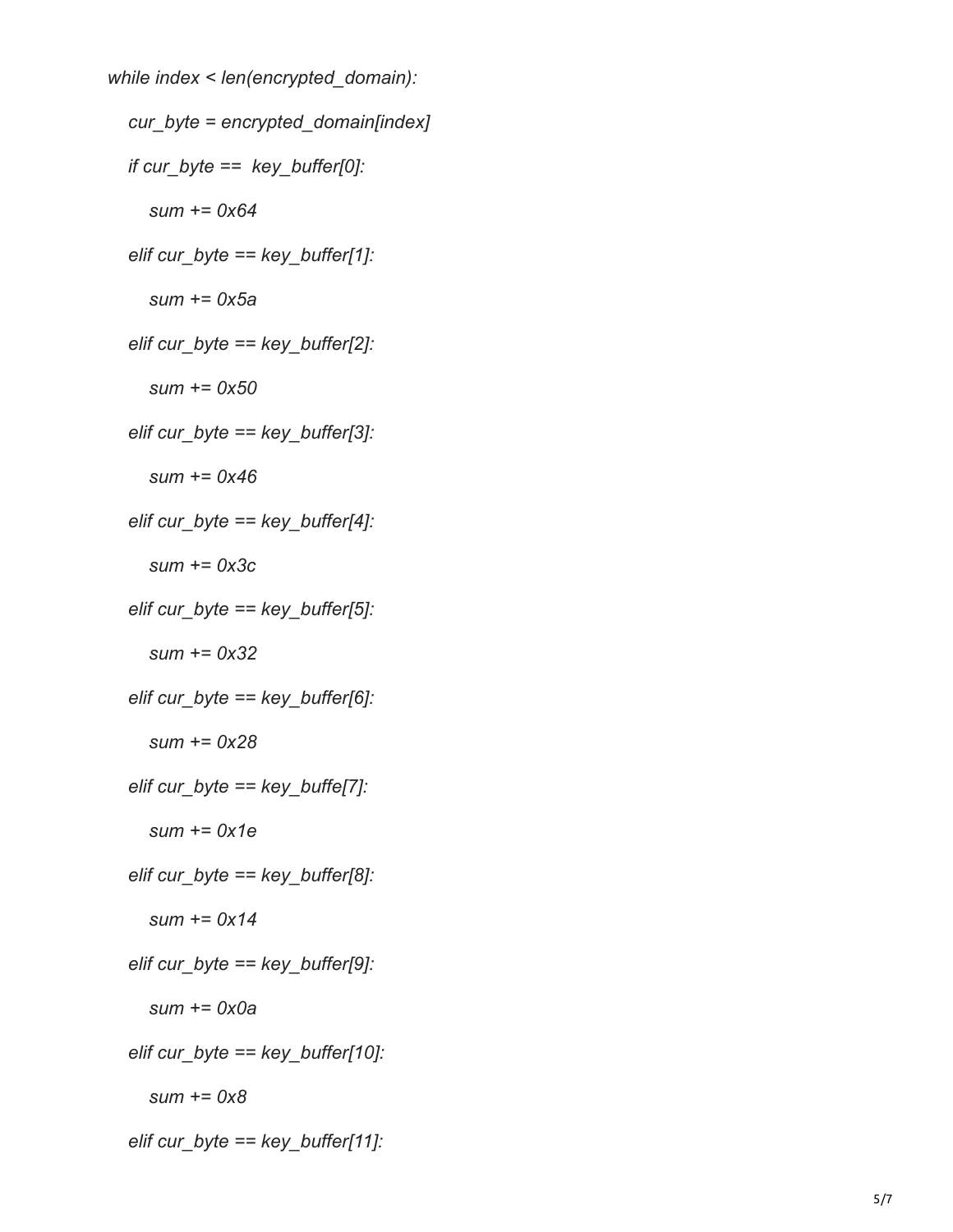```
 sum += 0x6
  elif cur_byte == key_buffer[12]:
     sum += 0x5
  elif cur_byte == key_buffer[13]:
     sum += 0x4
  elif cur_byte == key_buffer[14]:
     sum += 0x2
  elif cur_byte == key_buffer[15]:
     sum += 0x1
  elif cur_byte == key_buffer[16]:
     decrypted_domain_array.append(chr(sum))
     sum = 0
  elif cur_byte == 0:
     break
  index += 1
decrypted_domain = ".join(decrypted_domain_array)
return decrypted_domain
```
hash func method for calculating the generated directory name.

*def hash\_func(value):*

 *xor\_key = 0x6521458a*

 *hash\_output = 0*

 *for index in range(len(value)):*

 *cur\_byte = ord(value[index])*

 *xor\_value = cur\_byte ^ xor\_key*

 *hash\_output = (hash\_output + xor\_value) % (2\*\*32)*